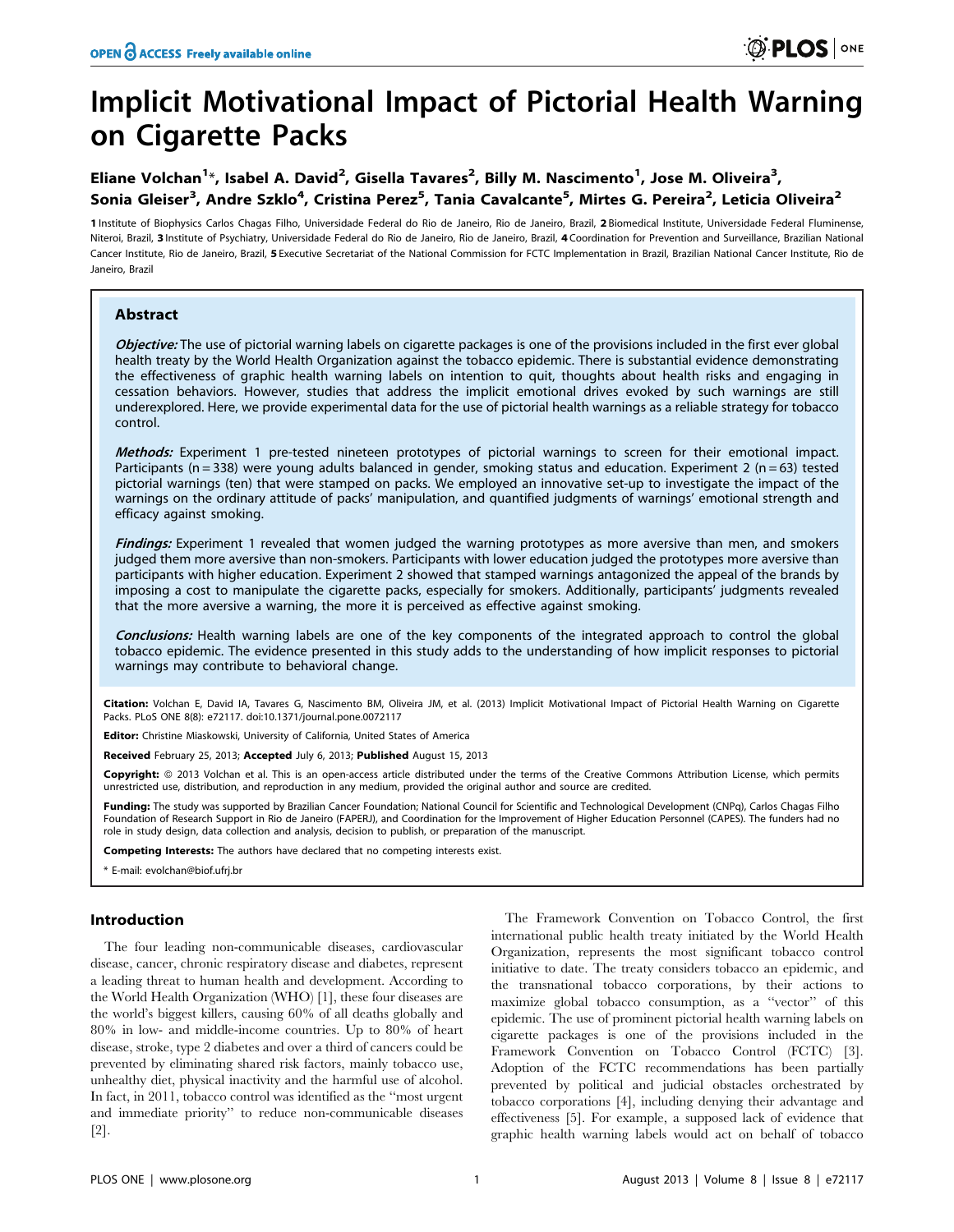control was used as allegation for the unconstitutionality of this FCTC recommendation in the United States [6].

There is substantial evidence favoring the effectiveness of graphic health warnings on intentions to quit, thoughts about health risks and engaging in cessation behavior [7–10]. However, an approach that addresses the implicit emotional drives evoked by these warnings is underexplored. Indeed, a recent review on health warning labels noted the need to fill a remaining research gap, the one on implicit responses evoked by exposure to pictorial warnings [11]. A vast body of research on the neurobiology of emotion demonstrates that looking at pictures implicitly affects attitudes and behaviors; pleasant and unpleasant pictures evoke emotions of attraction and aversion, respectively, the magnitudes of which correlate with the strength of the affective content [12]. The tobacco industry has long employed pleasant images to attract consumers. Grounded on studies of the emotional impact of picture viewing, graphic pictorial warnings are a clear way to dismantle the pleasurable appeal and attenuate the implicit lure of cigarette packs. As an additional benefit, the graphic warnings aim to facilitate the cognitive appraisal of the depicted information about smoking hazards.

The major aim of the present study is to extend the existing literature by providing experimental data on implicit drives. Furthermore, we present evidence that pictorial health warnings are a reliable strategy for policies regarding the control of tobacco products.

The study took place in Brazil, the second country (after Canada) to introduce pictorial warnings on cigarette packs. Cigarette packages and other tobacco-related products in Brazil must carry health warnings containing color pictures covering 100% of one face of the package. The smoking rate in Brazil has decreased by approximately 50% from 1989 to 2008 [13]. Brazil implemented the first set of pictorial warnings in 2002 and the second set in 2004.

For the third set, released in 2009, the whole process (from planning and producing to testing) was grounded on a pioneering strategy that involved the union of expertise on experimental psychology, neuroscience, public health and design [14]. Here, we present experimental testing of warnings in the prototype phase (Experiment 1) and when released on cigarette packs (Experiment 2).

#### Experiment 1

The casings of cigarettes are carefully elaborated to attract consumers and to mask the harmful effects of tobacco. Pictorial warning labels stamped on packages are sought to undo this appeal and uncover the health risks associated with the product.

Lang and collaborators developed a standard catalog of pictures, the International Affective Picture System [15], to use in psychophysiological studies of emotion; and a scale, the Self-Assessment Manikin [16], to directly assess the pleasantness/ unpleasantness (hedonic valence) and emotional arousal associated with each picture. The ratings obtained from this scale correlate with several physiological and behavioral reactions to the pictures and can be considered, to some extent, an index of the implicit emotional activation of the appetitive (''attraction'') and defensive (''rejection'') systems [12].

Among the unpleasant and arousing pictures, it is well established that those depicting injuries to the body are the most impactful; they significantly capture attention, interfere with other tasks and induce defensive-like reactions (see [17–21]). These findings motivated the selection of graphic scenes of tobaccorelated harms to produce nineteen pictorial prototypes for the

third set of Brazilian warnings. The experimental evaluation of these prototypes was based on the valence/arousal protocol for rating affective pictures [15].

# Methods

Ethics statement. This study was approved by the Ethics Review Board of the Federal University of Rio de Janeiro (Brazil). All participants provided written informed consent before assessment.

**Participants.** Volunteers  $(n = 338)$  from 18 to 24 years old were recruited from a registry of movie extras. Selection criteria aimed to balance the sample in gender (168 women), smoking/ non-smoking status (154 smokers), and education (incomplete elementary school,  $n = 99$ ; high school,  $n = 117$ ; university,  $n = 122$ ).

The connection between the experimental session and the tobacco control program was not made explicit to the participants.

Stimuli and apparatus. Prototype warnings consisted of 19 digital pictures. In addition to the prototypes tested, we employed 75 pleasant, neutral and unpleasant pictures taken from the ''International Affective Picture System'' [15] catalog.

The experiment was conducted in a dimly lit room with comfortable desks placed in rows in front of a slide projection screen. Desks were arranged in such a manner that the screen was perfectly visible to every participant. A computer-projector system controlled the presentation timing of each picture. The presentation order of the 94 pictures was pseudo-randomized. No more than 40 participants performed the test simultaneously.

Evaluation scale. Participants were asked to rate each picture along the dimensions of hedonic valence and emotional arousal using the paper-and-pencil version of the Self- Assessment Manikin [16]. The scale of the hedonic valence dimension is composed of pictorial drawings of manikins with expressions ranging from ''smiling-happy'' to ''frowning-unhappy''. For the arousal dimension, the expressions of the manikins range from an excited, wide-eyed figure to a relaxed, sleepy figure. Before the start of the experimental session, a didactic video explained the upcoming task.

**Procedure.** Each rating trial began with a preparation slide (''Get ready to rate the next image'') that lasted for 3 s and was followed by a 6 s picture observation period. During the next 10 s, participants were asked to rate the picture along the dimensions of hedonic valence and emotional arousal using the paper-and-pencil version of the Self- Assessment Manikin scales [16].

Data analysis. For analysis purposes, the ratings in the hedonic valence dimension were converted to numbers ranging from  $-4$  (extremely unpleasant) to  $+4$  (extremely pleasant), with 0 being neutral. The ratings in the emotional arousal dimension were converted to numbers ranging from 1 (low arousal) to 9 (high arousal). The average ratings from the participants were computed for each prototype and displayed in Cartesian coordinates with valence along the y-axis and arousal along the x-axis (see [22]). The x and y coordinates for each prototype were mathematically combined and transformed into a vector representing the degree of aversion attributed to each picture. The magnitudes of the vectors for each prototype were compared between SMOKERS and NON-SMOKERS and between MEN and WOMEN using Student's t-test. To compare vector magnitudes for each prototype based on the participants' educational levels (ELEMENTARY/ HIGH SCHOOL/UNIVERSITY), we used a repeated measures ANOVA with a Fischer post-hoc test.

In all analyses, the statistical threshold for significance was a pvalue of 0.05.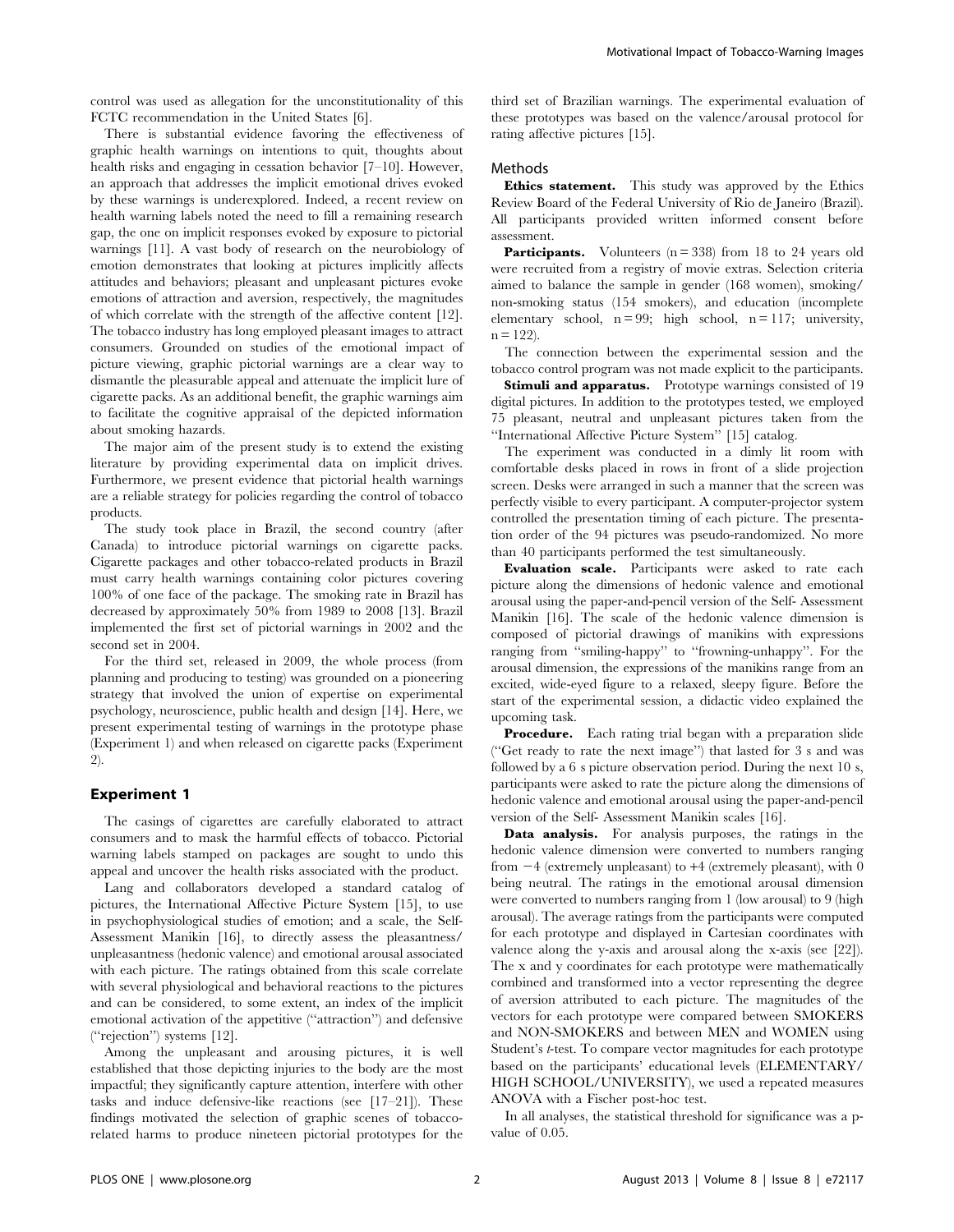# Results

All prototypes were rated as unpleasant. The mean valence for the prototypes was  $-2.3$  ( $\pm 0.58$ ) (range:  $-1.4$  to  $-3.5$ ) and mean arousal was 5.5 ( $\pm 0.50$ ) (range: 4.7 to 6.5).

WOMEN judged the warning prototypes more aversive than MEN (Student's *t*-test, t  $(18) = 4.02$ ; p $< 0.05$ ). SMOKERS judged them more aversive than NON-SMOKERS (Student's t-test, t  $(18) = 3.39$ ;  $p < 0.05$ ). Education (ELEMENTARY/HIGH SCHOOL/UNIVERSITY) also affected the ratings (F (2,  $36$  = 15.06; p $<$ 0.05). Post-hoc analyses showed that the three educational levels differed significantly from each other. Participants with incomplete high school or incomplete elementary school educations rated the prototypes as more aversive than the participants with the highest educational level.

Judgments of emotional impact were a major criterion for the selection of the pictures to be used as the third set of warnings on cigarette packages in Brazil. These warning pictures were tested in Experiment 2.

# Experiment 2

Researchers have posited that all experience is continually evaluated as either positive or negative. Any positively evaluated stimulus produces motor preparedness for bringing it closer, while negatively evaluated stimuli produce motor preparedness to repel it [23–25].

The relevance of cigarette packages as a primary instrument for tobacco promotion has increased, and packages have become more attractive. Smokers usually manipulate the pack every time they smoke (20 cigarettes a day corresponds to 7300 manipulations during a year). Could graphic warnings interfere with the automatic motor preparation to manipulate attractive packs?

We addressed this question by testing the third set of Brazilian warnings on the packs. We applied an innovative experimental setup [26] which allowed assessment of reactions when individuals interact with emotion-laden objects, such as a cigarette pack. Through this approach, we investigated the interference of these warnings on the ordinary attitude of cigarette pack's manipulation, expected to be more relevant to smokers (as compared to nonsmokers). Additionally, we gathered each participant's judgment of the warning's emotional strength and the ability of the warning to prevent smoking and promote smoking cessation.

#### Methods

Ethics statement. This study was approved by the Ethics Review Board of the Federal University of Rio de Janeiro (Brazil). All participants provided written informed consent before assessment.

Participants. Participants were recruited through posters distributed on the University campus. Tobacco users among young adults in Brazil are less than 15% [27]. To increase the percentage of smokers in the sample, an additional interview was performed prior to scheduling the experimental session. The final sample had 63 participants with a mean age of  $22.5$  ( $\pm 5.23$ ) years old, of which 55% were women and 29% were current smokers.

Stimuli. Stimuli comprised 20 cigarette packs. Only one face of the pack, displaying either a warning image  $(n = 10)$  or a brand image  $(n = 10)$ , was visible to the participants during each test (see Apparatus for more details). The warning images used were from the 2009 Brazilian set [14]. For the experiment, the images were stamped on the packs and were devoid of any text. Cigarette brands were selected so that they matched the warnings in color content.

Evaluation scales. Valence and arousal ratings for each warning displayed on the packs were assessed by the Self-Assessment Manikin [16].

Based on Fong et al. [28], the effectiveness of the warning for smoking prevention and for smoking cessation were separately evaluated on 10-point scales ranging from ''not effective at all'' to ''very effective''.

Apparatus. The experiment was conducted in a dimly lit room and employed the ''Box for Interaction with Objects'' (BIO) [26], a device designed to trigger an almost instantaneous onset of an object's (cigarette pack) appearance. The BIO is a prismshaped hollow box. The participant was seated facing the front of the BIO with the arms resting on its inner base. A reflective film prevented the participant from seeing the pack inside the BIO unless it is illuminated from within. The experimenter sat behind the BIO and controlled the visibility by turning the internal lights on and off. Cigarette packs were placed on a holder so that only the brand face or the warning face was exposed during each test (Figure 1A).

Procedure. Each test began with the participant resting the dominant hand on a weight sensor, keeping the holder in his/her hand. With the internal lights of the BIO turned off, the experimenter inserted a cigarette pack into the holder. Upon its illumination (see Figure 1A), the participant was instructed to quickly flex the arm, bringing the pack closer to his/her body. The release of the weight sensor signaled the start of the movement, allowing measurement of the reaction time. When the participant returned the holder to the initial position, the experimenter turned off the internal lights and changed the cigarette pack, and a new test began using a different pack. The sequence of appearance of the 20 different packs (displaying warnings or brands) was randomized prior to each experimental session.

After the behavioral session, there was a short interval to change the setup for the evaluation session. A frame designed to accommodate one pack was fixed inside the BIO. With the internal lights off, the experimenter placed a pack displaying a warning into the frame. A booklet positioned next to the frame was used to record the participant's ratings. The warning face was made visible for approximately 6 seconds, subsequently the participant filled out the evaluation. The experimenter then turned off the internal lights, changed the cigarette pack and a new test began.

Data analysis. For the behavioral session, the parameter examined was the latency (reaction time) to start the movement of bringing the pack closer to the body. For each participant, we determined the median reaction time for warnings and for brands. Separate tests were conducted for smokers and non-smokers. As the data did not show a normal distribution, we used the Wilcoxon matched-pairs signed-ranks test for the analysis.

For the evaluation session, valence (ranging from  $-4$  to  $+4$ ) and arousal (ranging from 1 to 9) ratings attributed to each warning were averaged across participants and displayed in Cartesian coordinates with the mean valence on the y-axis and mean arousal on the x-axis. These values were combined and transformed into a vector whose magnitude indicated the degree of aversion attributed to each warning. For each warning, we also computed the average ratings attributed to its effectiveness in smoking prevention and its effectiveness in smoking cessation.

The degree of aversion (combination of arousal and valence ratings) of each warning (AVERSION) was compared with judgments of its effectiveness in smoking prevention (PREVEN-TION), and in smoking cessation (CESSATION); using Pearson's correlations. Separate tests were conducted for smokers and nonsmokers.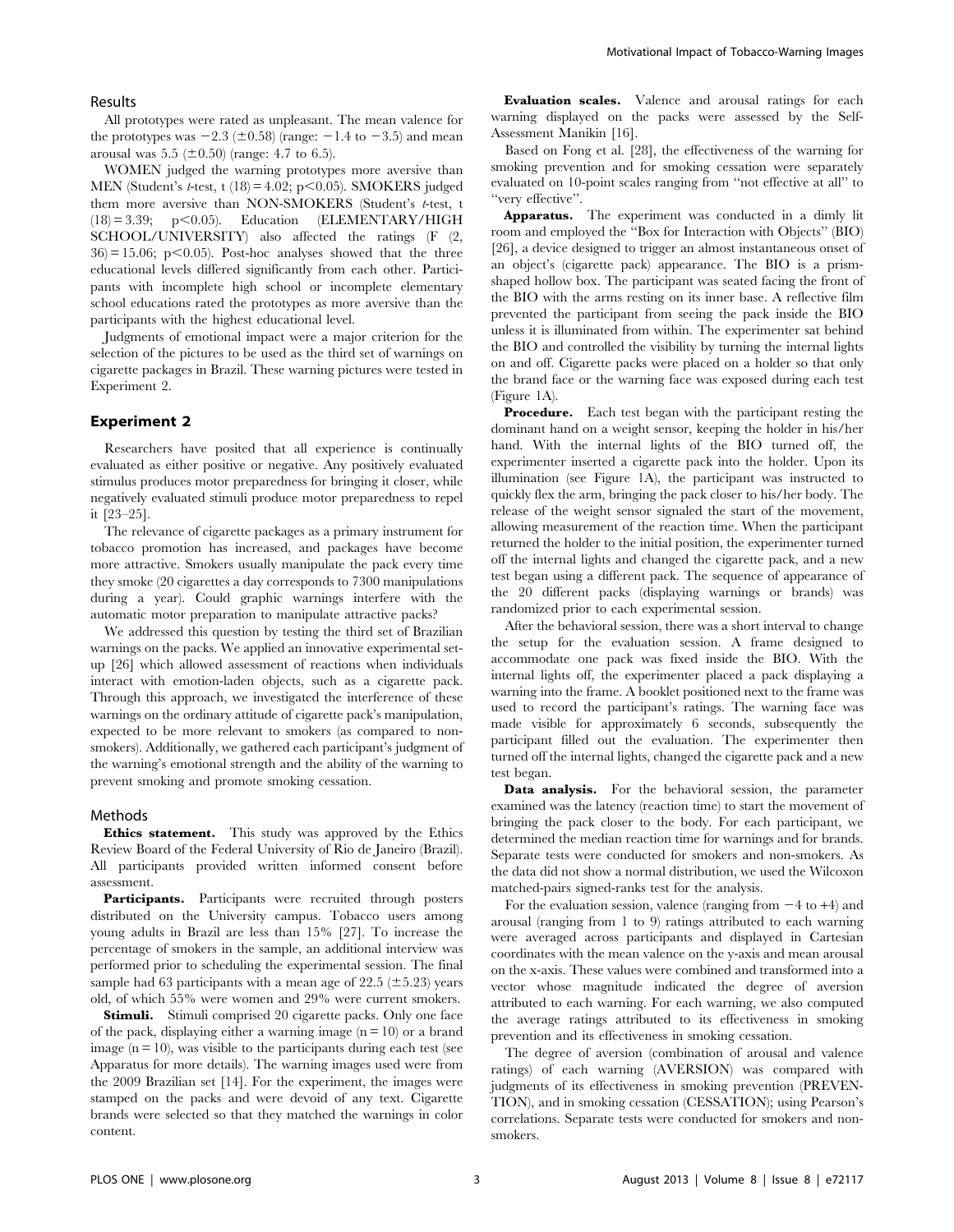

Figure 1. Interference of warnings on the manipulation of cigarette packs. (A) The participant grabs a holder with his/her dominant hand. Unseen by the participant, the experimenter places a cigarette pack on the holder, exposing either the brand face or the warning face. Upon illumination, the participant quickly flexes the arm. The latency between illumination and action (reaction time) is measured. (B) Reaction times for smokers. Reaction time when the warning face is exposed (left column of the graph) is significantly longer compared to when the brand face is exposed (right column). The results reveal that warnings impose a significant cost to the manipulation of the pack. doi:10.1371/journal.pone.0072117.g001

The threshold of statistical significance employed for all analyses was a p-value of 0.05.

### Results

Behavioral tests revealed that smokers were significantly slower to bring packs close to the body when showing warnings compared to when showing brands  $(Z = 2.11; p \le 0.05)$  (Figure 1B). For smokers, who habitually manipulate cigarette packs, stamped warnings antagonized the appeal of the brands. No significant difference was found for non-smokers  $(Z = 0.23; p = 0.82)$ .

Evaluative tests revealed that judgments of the degree of aversion (AVERSION) correlated with judgments of efficacy against smoking (CESSATION/PREVENTION). For smokers, AVERSION correlated with CESSATION  $(r = 0.81, p < 0.05)$  and with PREVENTION  $(r = 0.86, p < 0.05)$ . For non-smokers, AVERSION correlated with CESSATION  $(r = 0.67, p \le 0.05)$ and showed a trend toward correlation with PREVENTION  $(r = 0.57, p = 0.09)$ . These results indicate that the more aversive a warning, the more it is perceived as effective against smoking.

# General Discussion

The World Health Organization Framework Convention on Tobacco Control [3] was developed in response to the globalization of the tobacco epidemic. The treaty was guided by the principle that ''Every person should be informed of the health consequences, addictive nature and mortal threat posed by tobacco consumption and exposure to tobacco smoke…'' [3]. In Article 11 [3], the treaty included effective health warnings as a key component to communicate health risks and to reduce tobacco use. More than 39 countries have adopted the recommendations for the use of pictorial warnings [29].

Using the standard protocol to evaluate affective pictures [15,16], a previous assessment of pictorial health warning labels revealed that depiction of overt body lesions in the pictures evoked the highest emotional responses. Importantly, the presence of smoking cues in a warning significantly weakened its impact on smokers [22]. We based the production of the pictorial warning prototypes on these premises; the physical harms of tobacco were made more overt and vivid, and smoking cues were avoided.

In agreement with the guidelines for implementation of Article 11 [30], a pre-marketing test of pictorial warning prototypes using the standard protocol [15,16] was performed in Experiment 1. In contrast to the European tobacco warning images, which contained 17% pleasant images (all warnings were subjected to the standard protocol rating system) [31], the Brazilian prototypes were all within the unpleasant range. Smokers judged the prototypes even more aversive than non-smokers. Care to reduce smoking cues in the prototypes may have made them less appealing to smokers. This interpretation is supported by the literature showing that anti-smoking advertisements [32] or even ''no-smoking signs'' [33] can boost cigarette approach tendencies in smokers.

A recurring concern in the literature (see [11]) is whether the health warnings differently impact subpopulations within a country. Women and low income individuals are of particular concern for tobacco regulators because they represent a current target of tobacco marketing [34–36]. Indeed, a higher smoking prevalence among economically underprivileged population groups is now a trend in several countries [36,37]. For instance, in Brazil, smoking is a problem that reflects the social inequalities of the country; compared to the highest educational levels, the percentage of smokers doubles in populations with low educational levels [27]. In the present study, we found a higher emotional impact of the warning prototypes among women and individuals with lower educational levels. This suggests the potential for the warnings to successfully reach more vulnerable sub-groups, including low-literacy populations (see [38]).

Experiment 2 focused on the warnings stamped on cigarette packs. For smokers, the results revealed a significant cost to bring the pack closer when viewing the warning face compared to the brand face. This result has strong parallels with the literature on implicit motivation in other domains. For instance, pulling a lever towards oneself is facilitated by viewing pleasant stimuli on a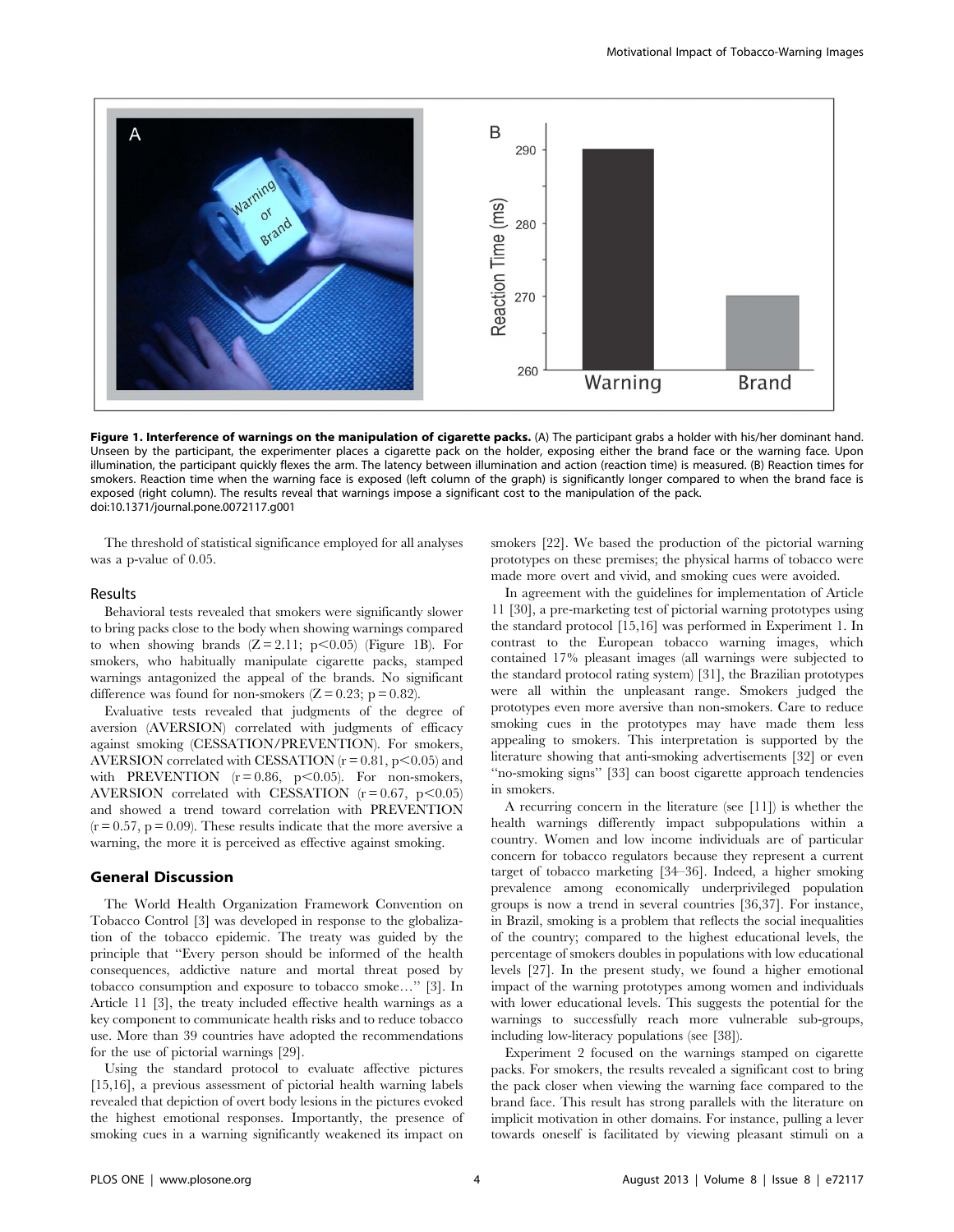screen and is hindered by viewing unpleasant stimuli [23]. In another study, brain recordings showed differential activity when grasping and bringing closer a cylinder filled with pleasant contents (facilitation) compared to unpleasant contents (cost) [24]. Indeed, automatic motivational predispositions elicited by the surrounding environment constitute a basic psychological phenomenon. This process occurs continuously, without intention or awareness, and has strong effects on a person's decisions and behavior (see [39]). Thorough studies in laboratory settings showed that these automatic predispositions are appropriately linked to the hedonic value of stimuli [23,25,40–42]. Supported by these experimental psychology premises, we reproduced a more "natural"/daily routine of smokers to explore the interface between health warnings and pack branding, thus reducing the gap between research and practice. There is a vast literature on the public health implications of the gap between research and practice and between a given intervention's efficacy and its effectiveness in daily practice [11,43–47]. The present study offers a promising approach to narrow the distance between research in controlled settings and real-life circumstances.

Notably, in non-smokers, there was no difference in the latency to bring the pack closer when viewing the warning face compared to the brand face. The lack of an appetitive motivation towards cigarette packs in non-smokers could account for this. Beyond the inherent automatic drive towards packs in smokers, a recent study by Dickter et al. [48] showed that smokers presented a greater perception-action coupling in response to stimuli depicting human interaction with smoking-related cues.

Participants further underwent an evaluative session in Experiment 2 in which they rated the emotional impact and the perceived efficacy against smoking of each pictorial warning. In a telephone survey of smokers, Hammond et al. [8] found that selfreported levels of fear and disgust were associated with the perceived efficacy of Canadian warning labels to induce smoking cessation; however, the authors did not address differences within the set of warnings. In the present work, we compared the levels of aversion for each warning label using a standard protocol [15,16] that is broadly used in emotion research. There are several

# References

- 1. WHO (2008) 2008–2013 action plan for the global strategy for the prevention and control of noncommunicable diseases. Geneva. Available: http://www.who. int/nmh/publications/9789241597418/en/. Accessed 2013 June.
- 2. Beaglehole R, Bonita R, Horton R, Adams C, Alleyne G et al. (2011) Priority actions for the non-communicable disease crisis. Lancet 377: 1438–1447. doi: 10.1016/S0140-6736(11)60393-0.
- 3. WHO (2003) Framework convention on tobacco control. Geneva. Available: http://www.who.int/tobacco/framework/en/. Accessed 2012 July.
- 4. Frieden TR (2013) Government's role in protecting health and safety. N Engl J Med 368: 1857–1859. doi: 10.1056/NEJMp1303819.
- 5. Hiilamo H, Crosbie E, Glantz SA (2012) The evolution of health warning labels on cigarette packs: the role of precedents, and tobacco industry strategies to block diffusion. Tob Control 1–11. doi: 10.1136/tobaccocontrol-2012-050541.
- 6. Wu D (2012) The shock of the new–cigarette pack warnings. Lancet 380: 871. doi:10.1016/S0140-6736(12)61482-2.
- 7. Kees J, Burton S, Andrews JC, Kozup J (2010) Understanding How Graphic Pictorial Warnings Work on Cigarette Packaging. J Public Policy Marketing 29: 265–276. doi:10.1509/jppm.29.2.265.
- 8. Hammond D, Fong GT, McDonald PW, Brown KS, Cameron R (2004) Graphic Canadian cigarette warning labels and adverse outcomes: Evidence from Canadian smokers. Am J Public Health 94: 1442–1445. doi:10.2105/ AJPH.94.8.1442.
- 9. Peters E, Romer D, Slovic P, Jamieson KH, Wharfield L et al. (2007) The impact and acceptability of Canadian-style cigarette warning labels among U.S. smokers and nonsmokers. Nicotine Tob Res 9: 473–481. doi:10.1080/ 14622200701239639.
- 10. Hammond D (2011) Health warning messages on tobacco products: a review. Tob Control 20: 327–337. doi:10.1136/tc.2010.037630.
- 11. Hammond D, Wakefield M, Durkin S, Brennan E (2013) Tobacco Packaging and Mass Media Campaigns: Research Needs for Articles 11 and 12 of the

advantages to bridging the study of emotional impact of graphic warning labels with experiments on implicit emotional reactions to affective pictures. The literature is extensive, encompassing studies on affective reports and their correlation with physiological reactivity and behavioral modulation, and results have been replicated in different contexts and with different samples [12,20,49–54].

Some studies compared sets of pictorial warnings with graphic contents (injuries, death) versus sets of pictorial warnings with nongraphic contents, showing that perceptions of efficacy (against smoking) were higher for the graphic sets [11,55,56]. Here, we revealed an important link between the rating of an individual warning's emotional impact and estimations of its efficacy against smoking. Coherent with the cited studies, participants rated the warnings with more explicit graphic content as both more aversive and more effective against smoking (data not shown), demonstrating the value of pictorial warnings with vivid depictions of the harmful effects of tobacco.

### Conclusions

There is unequivocal scientific evidence that tobacco causes death, disease and disability (see [57]). The spread of the tobacco epidemic is a global problem with serious consequences for public health and the Framework Convention on Tobacco Control by the World Health Organization was developed in response to the globalization of this epidemic. Health warnings are one of the key components of this integrated approach to control global tobacco epidemic. The evidence presented in this study adds to the understanding of how implicit responses to pictorial warnings may contribute to behavioral change.

# Author Contributions

Conceived and designed the experiments: EV IAD GT BMN JMO SG AS CP TC MP LO. Performed the experiments: EV IAD GT BMN JMO SG MP LO. Analyzed the data: EV IAD GT BMN JMO SG MP LO. Contributed reagents/materials/analysis tools: JMO CP TC. Wrote the paper: EV IAD JMO SG AS MP LO.

WHO Framework Convention on Tobacco Control. Nicotine Tob Res 15: 817– 831. doi:10.1093/ntr/nts202.

- 12. Bradley MM, Codispoti M, Cuthbert BN, Lang PJ (2001) Emotion and motivation I: defensive and appetitive reactions in picture processing. Emotion 1: 276–298. doi:10.1037//1528-3542.1.3.276-298.
- 13. Szklo AS, de Almeida LM, Figueiredo VC, Autran M, Malta D et al. (2012) A snapshot of the striking decrease in cigarette smoking prevalence in Brazil between 1989 and 2008. Prev Med 54: 162–167. doi:10.1016/ j.ypmed.2011.12.005.
- 14. Ministry of Health (2009) Health Warnings on Tobacco Products 2009. Rio de Janeiro: INCA.Conprev,Tobacco Control Division.Available: http://www.inca. gov.br/tabagismo/publicacoes/livro\_advertencia\_ingles.pdf. Accessed 2013 Jun.
- 15. Lang PJ, Bradley MM, Cuthbert BN (2008) International affective picture system (IAPS): Affective ratings of pictures and instruction manual. Technical Report A-8 University of Florida, Gainesville, FL.
- 16. Bradley MM, Lang PJ (1994) Measuring emotion: the Self-Assessment Manikin and the Semantic Differential. J Behav Ther Exp Psychiatry 25: 49–59. doi:10.1016/0005-7916(94)90063-9.
- 17. Azevedo TM, Volchan E, Imbiriba LA, Rodrigues EC, Oliveira JM et al. (2005) A freezing-like posture to pictures of mutilation. Psychophysiology 42: 255– 260.doi: 10.1111/j.1469-8986.2005.00287.x.
- 18. Pereira MG, Oliveira L, Erthal FS, Joffily M, Mocaiber IF et al. (2010) Emotion affects action: Midcingulate cortex as a pivotal node of interaction between negative emotion and motor signals. Cogn Affect Behav Neurosci 10: 94–106. doi: 10.3758/CABN.10.1.94.
- 19. Pereira MG, Volchan E, de Souza GG, Oliveira L, Campagnoli RR et al. (2006) Sustained and transient modulation of performance induced by emotional picture viewing. Emotion 6: 622–634. doi: 10.1037/1528-3542.6.4.622.
- 20. Lang PJ, Bradley MM (2010) Emotion and the motivational brain. Biol Psychol 84: 437–450. doi:10.1016/j.biopsycho.2009.10.007.